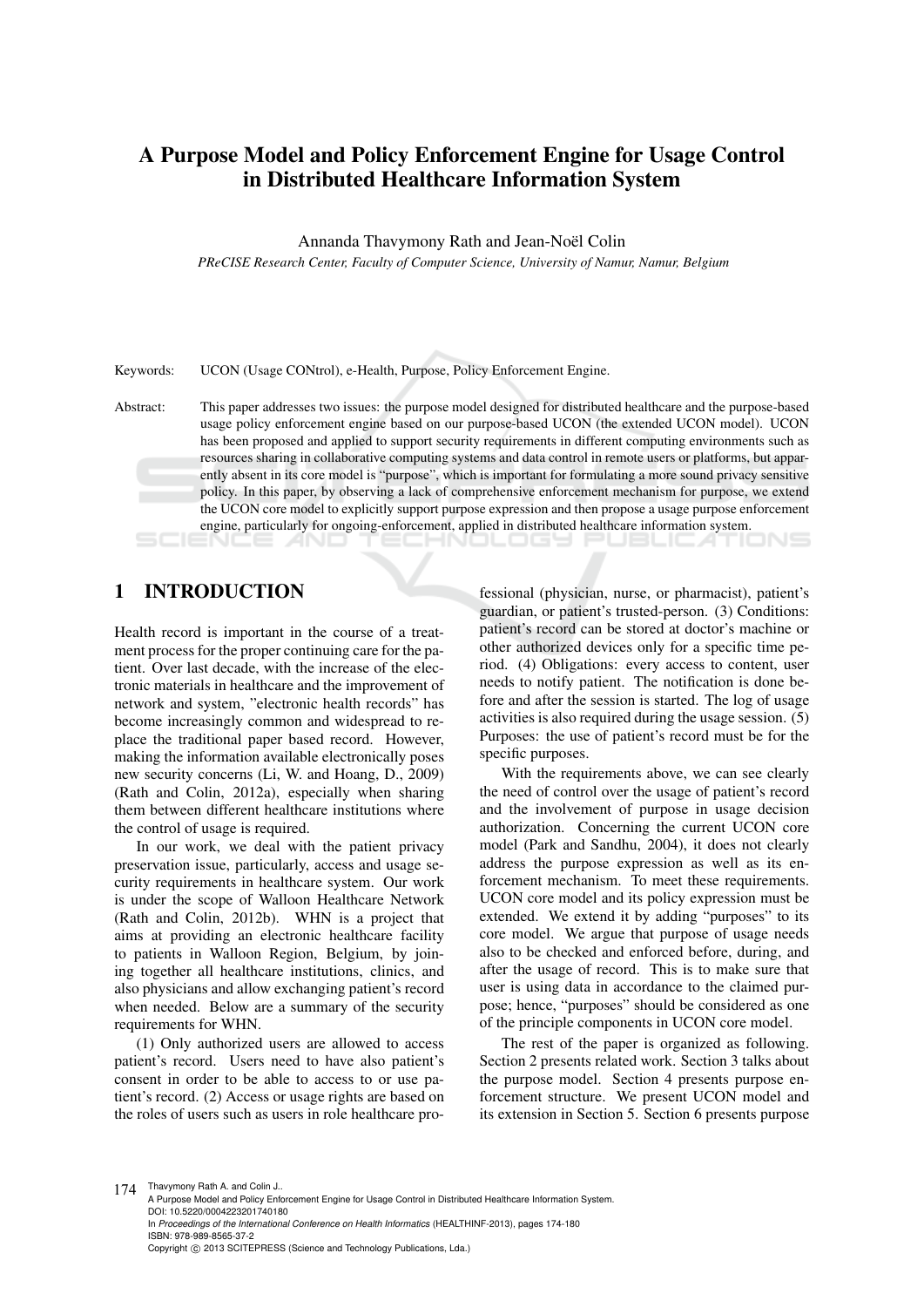enforcement engine and its architecture. Finally, we conclude and present our ongoing work in Section 7.

#### 2 RELATED WORK

(Ji-Won et al., 2005) proposed a purpose-based access control of complex data for privacy protection, a model that relies on the RBAC (Ferraiolo et al., 2001) access control model as well as the notion of conditional role which is based on the notion of role attribute and system attribute. In their paper, they defined also a general purpose tree applied in complex data management system and the solution to address the problem of how to determine the purpose for which certain data are accessed by a given user.

(Mohammad et al., 2011) defined a semantic model for purpose, based on which purpose-based privacy policies can be expressed and enforced in a business system. The proposed model is based on the intuition that the purpose of an action is determined by its inter-related actions, which are modeled in the form of an action graph. A modal logic and model checking algorithm are developed for formal expression of purpose-based policies and verifying whether a particular system complies with them.

(Park, J. and Ravi, S., 2002) proposed the usage control model, *UCONABC* (Park and Sandhu, 2004) in particular, that integrates Authorization (A), oBligation(B), and Condition (C) into usage decisions. *UCONABC* supports two features that distinguish it from the traditional access control models: decision continuity and attribute mutability. Concerning decision continuity, it is able to distinguish between decisions made before access is started and decisions taken during the access session. While considering the mutability factor, update actions are introduced before, during, or after an access session.

Concerning enforcement, (Katt, B. et al., 2008) proposed the extension of *UCONABC* with continuous control usage sessions for expressing the ongoingcheck obligation. They also proposed the general, continuity-enhanced policy enforcement engine for usage control applied particularly to obligation.

#### 3 PURPOSE MODEL

Observing how purpose is used in the natural language reveals that purposes often refer to an or a set of abstract actions. For example, accessing patient's health record for the purpose of treatment, research, etc. all of which are names of some abstract actions. (Mohammad et al., 2011) classified "purpose" in two



Figure 1: A simplified high level purpose tree in e-health system. Dashed-line represents more purpose elements in each sub-categories. The detail example on "heart treatment" purpose can be found in Figure 2.

types: purpose as high-level action and purpose as future action (Figure 2).

Purpose as a High-Level Action refers to a more abstract, or semantically higher-level action in a plan. Thus, doing something for some purpose, actually means doing it as a part, or a sub-action, for that higher-level action. For example, when Bob checks some patient's blood pressure for the purpose of heart surgery, it means that checking the blood pressure is a part of a more complex and abstract action of heart surgery. As presented in Figure 2, the abstract action "purpose" (a) is considered as the high level action of "(b) to  $(v)$ "

Purpose as a Future Action is used to indicate that an action is performed as a prerequisite of another action in future. For example as presented in Figure 2, when a doctor does the "surgery preparation" for a purpose of "operation", it means the former action "surgery preparation" is done as a prerequisite to performing the later action which is "operation". In Figure 2,  $(e)(g)(q)(t)(v)$  are considered to be the future action of  $(d)(f)(o)(s)(u)$  respectively.

Based on the definition of purpose above, we model the purpose in e-health system as the interrelated actions and has the hierarchical structure as presented in Figure 1 and Figure 2. The proposed structure is simple and appropriate in common healthcare information system. The details of them are presented as following.

1) "Treatment" describes a purpose of healthcare professional, particularly, doctor to use data for patient treatment. The treatment purpose can be divided into sub-categories as following. "Normal " is defined for consented-healthcare professional in case they want to access and use patient's record for a normal treatment (e.g., a visit by patient for a particular illness or yearly medical check). "Critical" is defined for the use of content in case of the urgent operation or treatment of patient. It is important to note that "emergency" is different from "critical" in such a way that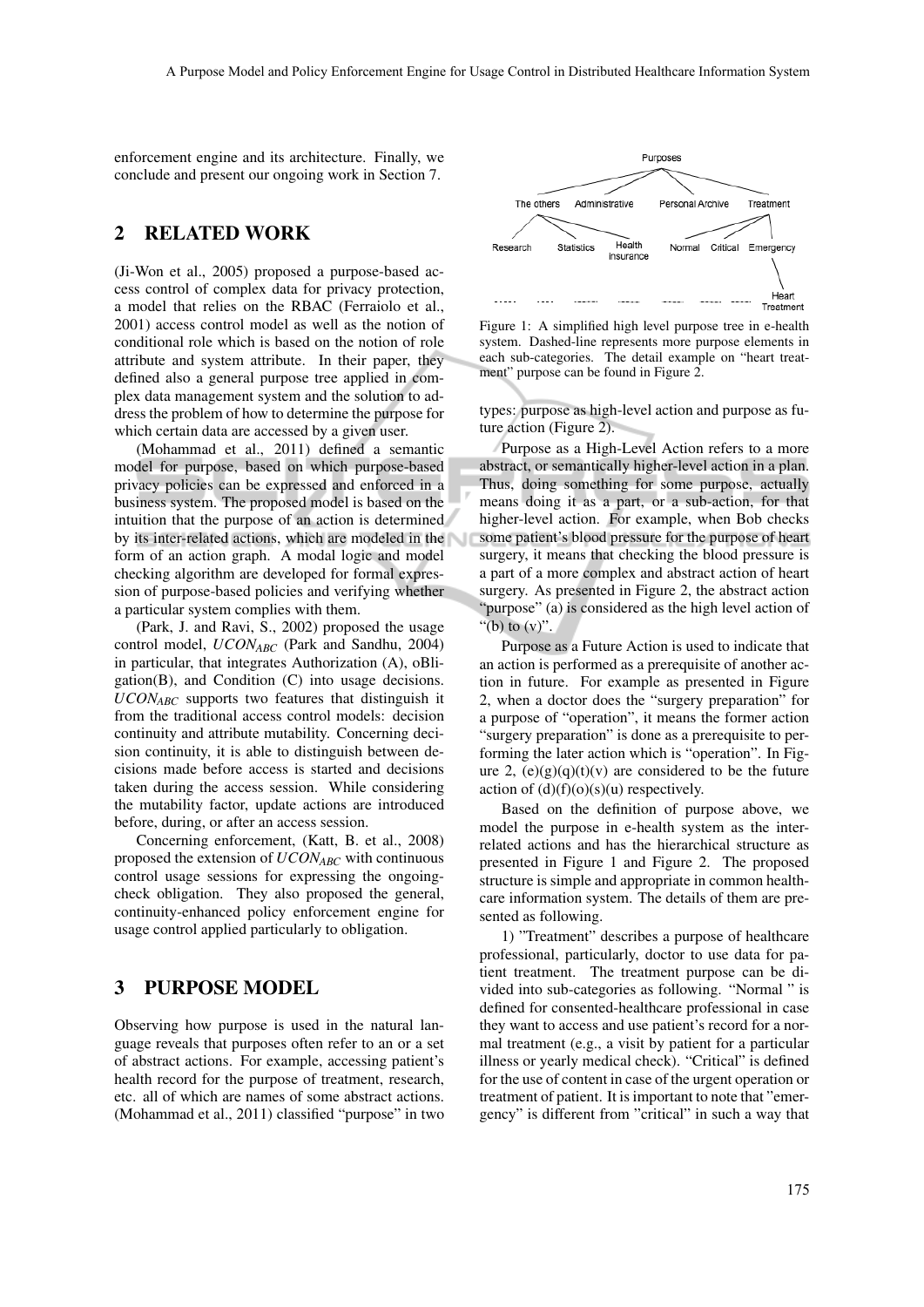

Figure 2: Example of purpose graph in healthcare where dashed arrows represent purpose as "future action" and solid arrows represent "purpose" as "high level action". They are read from bottom up for solid arrows (e.g, "surgery preparation" is a high level action of "check heart treatment history"). Dashed arrows are read from left to right (e.g, "operation" is a future action of "surgery preparation").

in critical situation, rights applied to patient's data can not be revoked and only the users who have patient's consent can access and use data. "Emergency" is defined for emergency situation, in this case, all rights applied to patient's data can be revoked. "Emergency" is different from "critical" in such a way that in emergency situation, even unconsented-healthcare professional can also access patient's record.

2) Personal Archive is defined for patient or consented-healthcare professional in case they want to access and use the patient's record for their personal archive.

3) Administrative is defined for healthcare institution personnel in case they want to access data for the administrative work (e.g., accessing information in prescription for delivering the drugs).

4) "The others" is defined for any purposes that do not relate to treatment process. This ranges from research to other purposes required by external entity.

- Research: this purpose of usage is defined for any authorized entity or organization to access patient's record for the purpose of medical research.
- Statistic: this purpose is defined for the healthcare institution to be able to access patient's record to generate the statistical report for the defined purposes.
- Health Insurance: This purpose is defined for the access by authorized external entity, for instance, health insurance company.

Figure 2 presents a detail example of a structure of purpose named "heart treatment". It can be considered as the general purpose structure. However, It is

understood that the elements in the structure may be different from purpose to purpose. The study of each purpose structure should be done as case by case basic.

#### PURPOSE ENFORCEMENT **STRUCTURE**

The main difficulty in purpose enforcement is how to identify the purpose of an agent when it requests to perform an action. To our observation,"purpose" can be enforced in three different circumstances (phases), before access is granted, while using content, and at the end of content usage.

Pre-enforcement of purpose refers to a mechanism allowing system to validate the purpose before granting access to data.

Ongoing-enforcement of purpose refers to a mechanism allowing system to continuously control purpose of usage during the usage period. It checks if the actions performed and the requesting actions are complied with the claimed purpose.

Post-enforcement of purpose refers to a mechanism allowing system to validate the processing of data after using it. It identifies if the usage of data was inline with the requested-purpose or otherwise. It is a pro-active mechanism.

With the above consideration, we see that to ensure the correctness of data utilization, the purpose in three states must be maintained, particularly, the ongoing-enforcement. With the above illustration, we argue that in order to maintain and to make sure that user is using data in the right direction, the three verification states are required for purpose validation: pre, ongoing, and post. Therefore, we can define our purpose as a tuple of PU that consists of 4 elements as following.

#### PU = (P, WHEN, DURATION, VALIDATION)

Where "P" is a purpose of data usage claimed by subject. "P" has the hierarchical property. If data is assigned for a high level action purpose "P", any purposes that are the low levels actions to "P" is automatically permitted. " WHEN" tells when the purpose should be check, it can be "pre, ongoing, or post". "DURATION" is the time period to check the validation of purpose (e.g., during the emergency treatment session). "VALIDATION" expresses the mechanism used to check the validity of the purpose claimed by subject.

As in our model, we require also the continuous (ongoing) check of purpose like obligation presented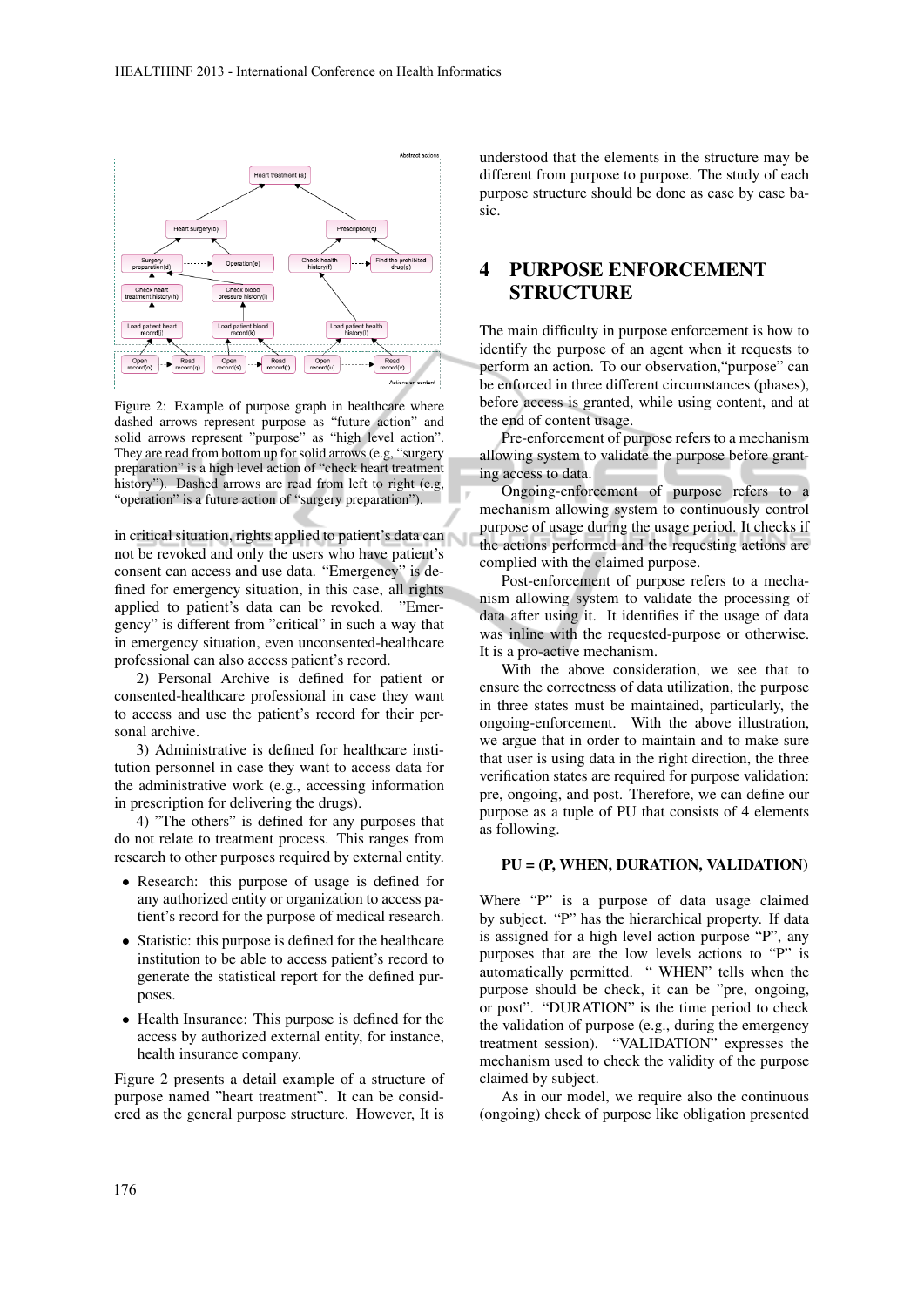by (Katt, B. et al., 2008); hence, we adopt their idea for the extension of the state transaction of original UCON model (Zhang, X. et al., 2005). Basel et al proposed an extended UCON state transactions to support the ongoing check on obligation. The difference between our work and theirs is that, they apply this state transaction for ongoing obligation check, for us, we apply it for ongoing purpose check.



Figure 3: UCON model components with purposes extension. TECHN **IENCE AND** 

## 5 UCON MODEL AND ITS EXTENSION

Usage Control (UCON), proposed by (Park, J. and Ravi, S., 2002) , is a model that encompasses traditional access control, trust management, and digital rights management and goes beyond them in its definition and scope. UCON enables fine-grained control over usage of digital objects than that of traditional access control policies and model. UCON model consists of six components ( as illustrated in Figure 3, except "purposes" in darker color), such as subjects, rights, objects, conditions, authorization rules, and obligations.

"Subjects" are the entities associated with attributes, and hold and exercise certain rights on object. The attributes are the properties of subjects that can be used in authorization process. "Objects" are the entities that subjects hold rights on. Objects can be anything ranging from the digital multimedia content (e.g., sons, movies, ... ) to the system resources. In general, objects are associated with attributes that can be used in the authorization process as that of subjects. "Rights" are the privileges that subjects can hold on an object. Rights consist of a set of usage functions that enable a subject's access to object. Rights associates subjects and objects. In general, rights can be viewed as the usage actions allowed to perform on object. "Authorization" rules are a set of requirements that should be satisfied before allowing

subjects access to objects or use of objects. There are two types of authorization rules: Rights-related Authorization Rules (RAR) and Obligation-related Authorization Rules(OAR). The RAR is used to check if subject has valid privilege, for instance, subject's role. The OAR is used to check if subject has fulfilled or agreed to fulfill their obligation, for instance, notify to patient or agreed on logging the usage activities. "Conditions" are a set of decision factors that the system should verify at authorization process along with authorization rules before allowing the use of digital data, for instance, number of views, the number of copy, or duration of use. "Obligations" are the mandatory requirements that a subject has to perform before or after obtaining or exercising rights on an object.

As illustrated in Figure 3, original UCON model consist of 6 components, we propose to extend it by adding "purposes" component into the model to make it suitable and more sound to express the policy that requires "purpose expression". To adjust to the change of the entity in the core UCON model, we introduce another type of authorization rules over the two existing rules ( RAR and OAR). We term it as "PAR: Purpose-related Authorization Rules".

The PAR is used to check if the purpose claimed by subject is valid. It is worth noting that our extension is based on the principle that a general model should be able to cover and support as many feasible security policies for different system environments as possible.

## 6 USAGE ENFORCEMENT MODEL

In this section, we present in detail the usage enforcement model with the corresponding meta-model applied in distributed healthcare information system. The enforcement model focuses on the system architecture and functional modules to illustrate how the policy model can be achieved. The proposed architecture considers all the UCON core model and the extension we propose that includes "purpose" to support the policy expression required particularly for distributed healthcare information system. It is important to note that our proposed model is the extension of the model proposed by (Katt, B. et al., 2008) by introducing a new Purpose Decision Function (PDF) module into the decision point module. Another extended component is Information for PDF "IPDF" that is designed to be used particularly in distributed healthcare. We will explain in detail the relation between them in the following section.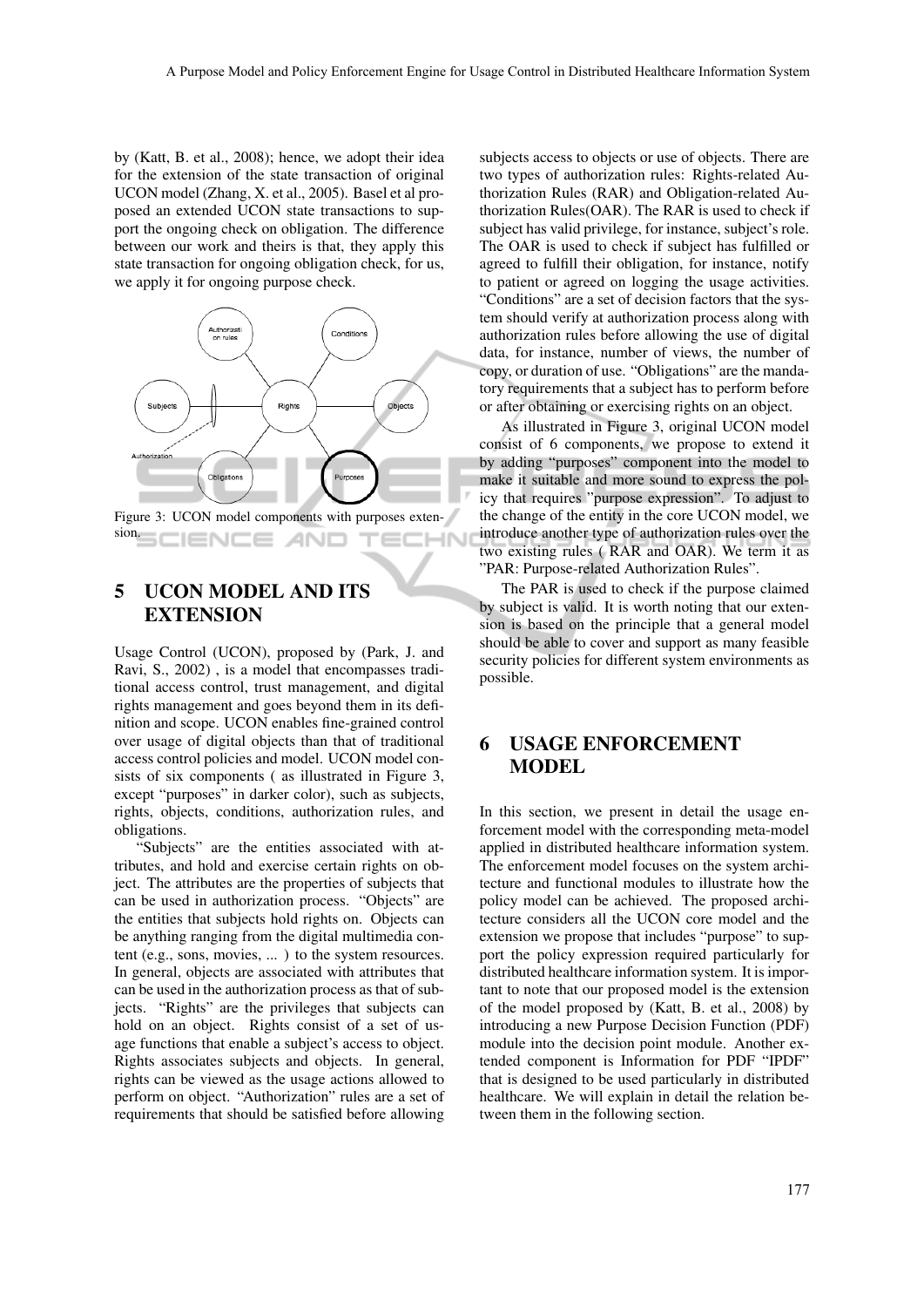

Figure 4: Usage control enforcement model with purpose extension.



Figure 5: The detail components of IPDF.

#### 6.1 Usage Control Enforcement Model

As illustrated in Figure 4, the model consists of three core components: Enforcement Point (EP), Decision Point (DP), and Session Management Point (SMP) with other supplementary modules like Usage Policy and Decision Needed Information(DNI) or Information Point(IP).

1. DP is responsible for making the required decision during a usage control session. It consists of three decision-making components such as ADF, ODF, and PDF (a new decision-making component, which is used to check the validity of the purpose claimed by subject). These three modules are detailed as follows:

"ADF" handles the attribute-based access decision during a usage session. Attributes can be either subject, object, or environment attributes. The information required by ADF is retrieved from "IADF" module. "ODF" makes the decision whether a specific obligation has been fulfilled. "DP" checks the fulfillment of an obligation by transforming it into an ordered sequence

of system actions, which should be defined for all obligations. During the obligation fulfillment check process, in case, the DP requires more information needed in obligation evaluation process, it contacts "IODF". "PDF" makes the decision whether a purpose is valid. Whenever there is a request, DP checks the request based on the claimed-purpose by subject. To validate the usage purpose, PDF contacts "Information for PDF (IPDF)" module through DNI for validation.

- 2. EP handles the requests from subject and forwards those requests to decision point trough session management point. If the usage request is granted by DP, then EP allows subject to access resource, else, the denied message is sent out to subject.
- 3. SMP is the module that manages individual usage sessions. This includes requesting required decision(s) from concerning modules (ADF, ODF, or PDF) in each state during the usage session.

In addition to the three core components, the "Decision Needed Information (DNI)" is a module that is responsible for supplying the information needed in decision process for a particular decision function (e.g., information for ADF, ODF, or PDF).

- IADF module is responsible for retrieving the information concerning the subject, object, and the system environment attributes.
- IODF module is responsible for retrieving all the information required during the obligation checking process.
- IPDF module is responsible for providing the information concerning the validity of the usage purpose claimed by subject. This module, as presented in Figure 5, consists of 5 important components.

(1) "Role to purpose alignment" provides the information concerning the alignment between the requester's role and the purpose of access. (2)"Action to purpose alignment" provides the information concerning the alignment between the actions on object and the purpose. (3)"Medical treatment registration", in general, patient needs to register for the medical check up, the registration information can be used to prove if the purpose claimed by the requester is inline with the treatment of the patient. (4)"Room reservation (operation room or emergency room) provides the information concerning the room reservation for each operation. This module is designed as the source of information in case of emergency situation to validate the claimed-purpose. (5)"Consent/authorization" provides the information about who is particularly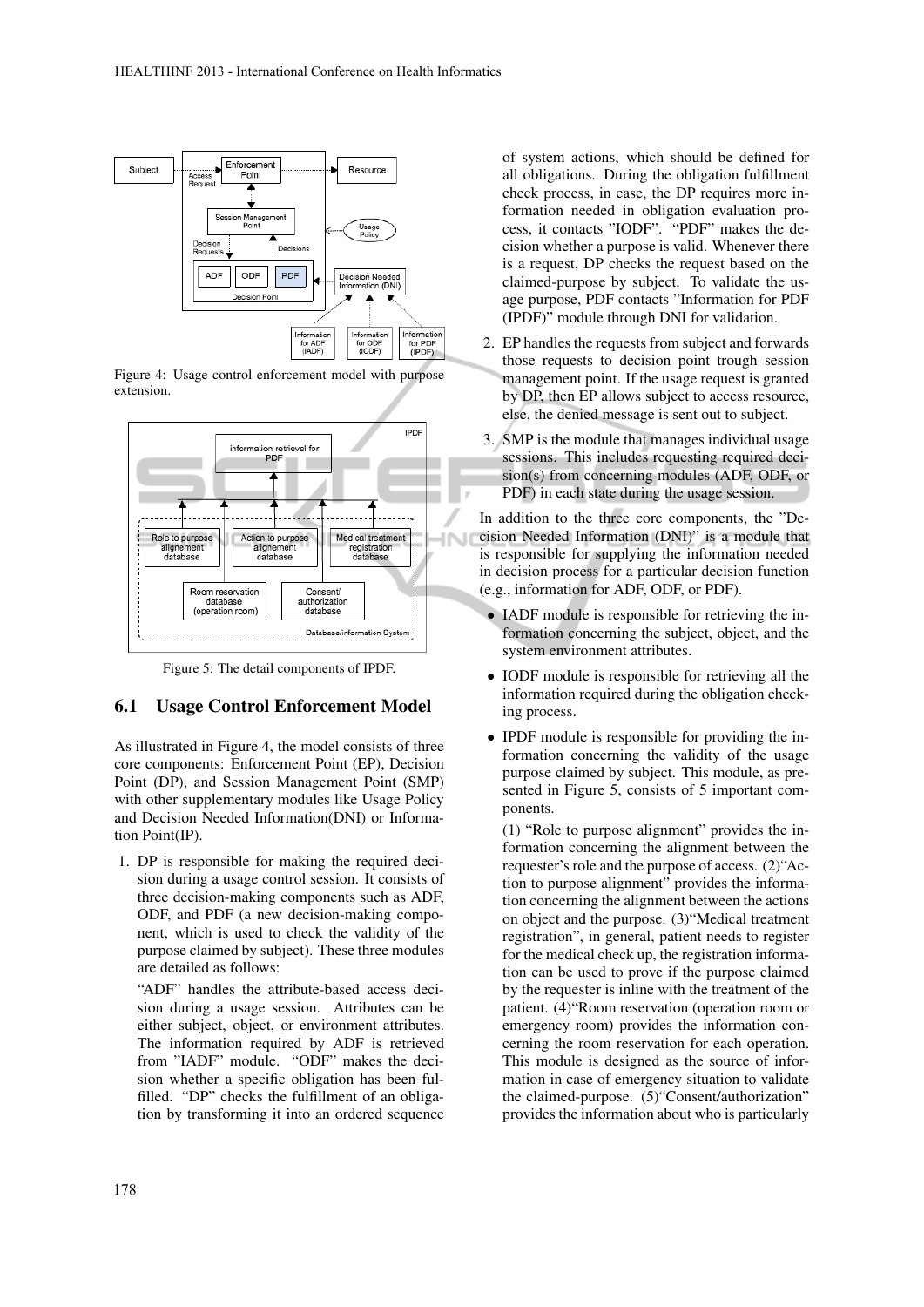authorized for which purposes. This module is administrated by the trusted entity that has the authority to align a particular user or a group of user to the particular purposes.



Figure 6: UCON enforcement meta model with purpose extension.

ANI

IHN

#### IENCE 6.2 Enforcement Meta Model

In this section, we present the usage control enforcement meta-model for UCON enforcement, as presented in Figure 4, which is able to configure the enforcement engine with rules needed for each state in usage sessions. It is important to note that, this meta-model is the extension of the model proposed by Basel et al (Katt, B. et al., 2008). We extend the existing model by introducing a PDF *Rules* into the existing model making it to be suitable for expressing policy that involves ongoing-check purpose expression. As illustrated in Figure 6, the core elements of the meta-model are the ADF *Rules*, ODF *Rules*, and PDF *Rules*.

- ADF *Rules* are the rules representing ADF function of the enforcement model (e.g., the authorization and condition predicates of a UCON policy).
- The ODF *Rules* are obligation rules representing ODF functions of the decision point.
- PDF *Rules* are the purpose rules representing PDF function of the decision point.

In addition to the three rules component above, there are other rules component that are applied for different states in processing user's request such as RequestCheckRules, OngoingCheckRules, DeniedRules, RevokedRules, and EndRules.

"RequestCheckRules" is applied at the RequestCheck state when subject requests to access the object. "OngoingCheckRules" is applied at the OngoingCheck state during the usage session, "DeniedRules" is applied at Denied state when the requestCheckRules is fail. "RevokedRules" is applied at revoked state, revoked state happens during the usage session when the usage rights no longer valid (e.g., the obligation is not fulfilled or purpose of usage is invalid) "EndRules" is applied at End state.

### 7 CONCLUSIONS AND FUTURE WORK

In this paper, first, we modeled the purpose for distributed healthcare and then we extended *UCONABC* to support "purposes" expression by introducing purpose as one of its core components. Second, a *UCONABC*-based solution usage control enforcement model is introduced. This model is designed to enforce the purpose-based usage policy in the distributed healthcare environment. Following this work is the implementation of the proposed model by developing a prototype applied particularly to distributed healthcare. We prototype our usage enforcement engine in Java programming language with the support of Drools Expert as the policy evaluation engine. It is worth noting that Open Digital Right Language (with XML encoded) is used as the policy expression language in our experimentation.

#### REFERENCES

- Ferraiolo, D. F., Sandhu, R., Gavrila, S., Kuhn, D. R., and Chandramouli, R. (2001). Proposed NIST Standard for Role-Based Access Control. In *ACM Transactions on Information and System Security*, pages 4(3):222– 274.
- Ji-Won, B., Elisa, B., and Ninghui, L. (2005). Purpose based access control of complex data for privacy protection. In *Proceedings of the tenth ACM symposium on Access control models and technologies*, SACMAT '05, pages 102–110, New York, NY, USA. ACM.
- Katt, B., Zhang, X., Breu, R., Hafner, M., and Seifert, J.- P. (2008). A general obligation model and continuity: enhanced policy enforcement engine for usage control. In *Proceedings of the 13th ACM symposium on Access control models and technologies*, SACMAT '08, pages 123–132, New York, NY, USA. ACM.
- Li, W. and Hoang, D. (2009). A new security scheme for e-health system. In *Proceedings of the 2009 International Symposium on Collaborative Technologies and Systems*, pages 361–366, Washington, DC, USA. IEEE Computer Society.
- Mohammad, J., Philip, F., Reihaneh, S.-N., Ken, B., and Paul, S. N. (2011). Towards defining semantic foundations for purpose-based privacy policies. In *Pro-*